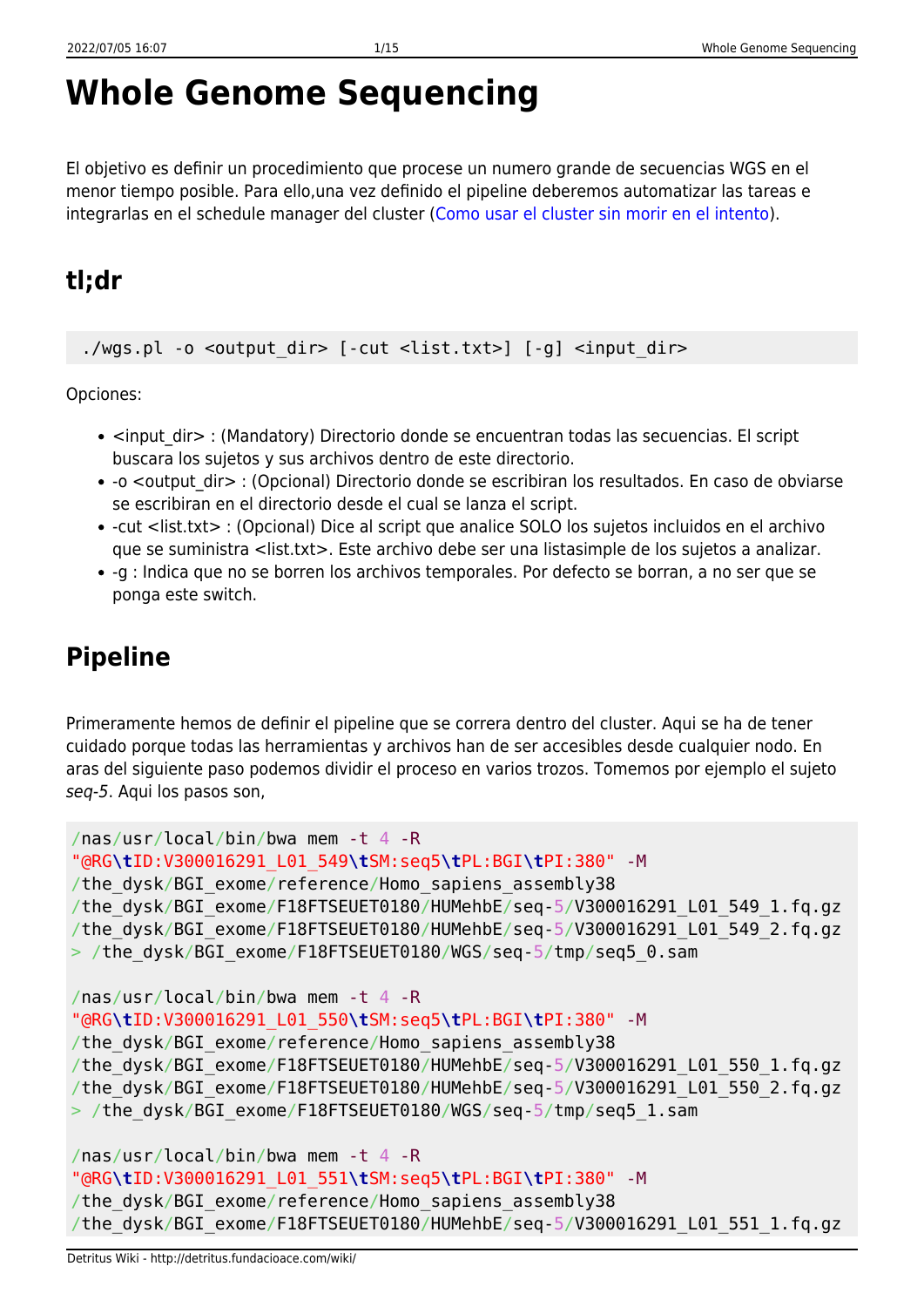```
/the dysk/BGI exome/F18FTSEUET0180/HUMehbE/seq-5/V300016291 L01 551 2.fq.gz
> /the dysk/BGI exome/F18FTSEUET0180/WGS/seq-5/tmp/seq5_2.sam
/nas/usr/local/bin/bwa mem -t 4 -R
"@RG\tID:V300016291_L01_552\tSM:seq5\tPL:BGI\tPI:380" -M
/the dysk/BGI exome/reference/Homo sapiens assembly38
/the_dysk/BGI_exome/F18FTSEUET0180/HUMehbE/seq-5/V300016291_L01_552_1.fq.gz
/the_dysk/BGI_exome/F18FTSEUET0180/HUMehbE/seq-5/V300016291_L01_552_2.fq.gz
> /the dysk/BGI exome/F18FTSEUET0180/WGS/seq-5/tmp/seq5 3.sam
java -Djava.io.tmpdir=/nas/osotolongo/tmp/ -Xmx8g -jar
/nas/usr/local/bin/picard.jar MergeSamFiles
I=/the_dysk/BGI_exome/F18FTSEUET0180/WGS/seq-5/tmp/seq5_0.sam
I=/the_dysk/BGI_exome/F18FTSEUET0180/WGS/seq-5/tmp/seq5_1.sam
I=/the_dysk/BGI_exome/F18FTSEUET0180/WGS/seq-5/tmp/seq5_2.sam
I=/the_dysk/BGI_exome/F18FTSEUET0180/WGS/seq-5/tmp/seq5_3.sam
O=/the_dysk/BGI_exome/F18FTSEUET0180/WGS/seq-5/tmp/seq5.sam
java -Djava.io.tmpdir=/nas/osotolongo/tmp/ -Xmx8g -jar
/nas/usr/local/bin/picard.jar SortSam
I=/the_dysk/BGI_exome/F18FTSEUET0180/WGS/seq-5/tmp/seq5.sam
O=/the_dysk/BGI_exome/F18FTSEUET0180/WGS/seq-5/tmp/seq5_sorted.bam
SORT ORDER=coordinate
/nas/software/samtools/bin/samtools index
/the_dysk/BGI_exome/F18FTSEUET0180/WGS/seq-5/tmp/seq5_sorted.bam
/nas/usr/local/bin/verifyBamID --vcf
/the dysk/BGI exome/reference/hapmap 3.3.hg38.vcf.gz --bam
/the dysk/BGI exome/F18FTSEUET0180/WGS/seq-5/tmp/seq5 sorted.bam --chip-none
--maxDepth 1000 --precise --verbose --ignoreRG --out
/the_dysk/BGI_exome/F18FTSEUET0180/WGS/seq-5/results/seq5_verifybam |& grep
-v "Skipping marker"
java -Djava.io.tmpdir=/nas/osotolongo/tmp/ -Xmx8g -jar
/nas/usr/local/bin/picard.jar ValidateSamFile IGNORE=MATE_NOT_FOUND
IGNORE=MISSING_READ_GROUP IGNORE=RECORD_MISSING_READ_GROUP
I=/the_dysk/BGI_exome/F18FTSEUET0180/WGS/seq-5/tmp/seq5_sorted.bam
java -Djava.io.tmpdir=/nas/osotolongo/tmp/ -Xmx8g -jar
/nas/usr/local/bin/picard.jar MarkDuplicates
I=/the_dysk/BGI_exome/F18FTSEUET0180/WGS/seq-5/tmp/seq5_sorted.bam
O=/the_dysk/BGI_exome/F18FTSEUET0180/WGS/seq-5/tmp/seq5_GATKready.bam
METRICS FILE=/the dysk/BGI exome/F18FTSEUET0180/WGS/seq-5/tmp/seq5 metrics.t
xt QUIET=true MAX_RECORDS_IN_RAM=2000000 ASSUME_SORTED=TRUE
CREATE_INDEX=TRUE
java -jar /nas/usr/local/opt/gatk3/GenomeAnalysisTK.jar -T DepthOfCoverage -
R /the dysk/BGI exome/reference/Homo sapiens assembly38.fasta -nt 1 -ct 10 -
ct 15 -ct 20 -ct 30 --omitDepthOutputAtEachBase --omitIntervalStatistics --
omitLocusTable -L
/the dysk/BGI exome/reference/MGI Exome Capture V5 bis2.bed -I
/the_dysk/BGI_exome/F18FTSEUET0180/WGS/seq-5/tmp/seq5_GATKready.bam -o
/the_dysk/BGI_exome/F18FTSEUET0180/WGS/seq-5/results/seq5_exome_coverage
singularity run --cleanenv -B /nas:/nas -B /the_dysk:/the_dysk
```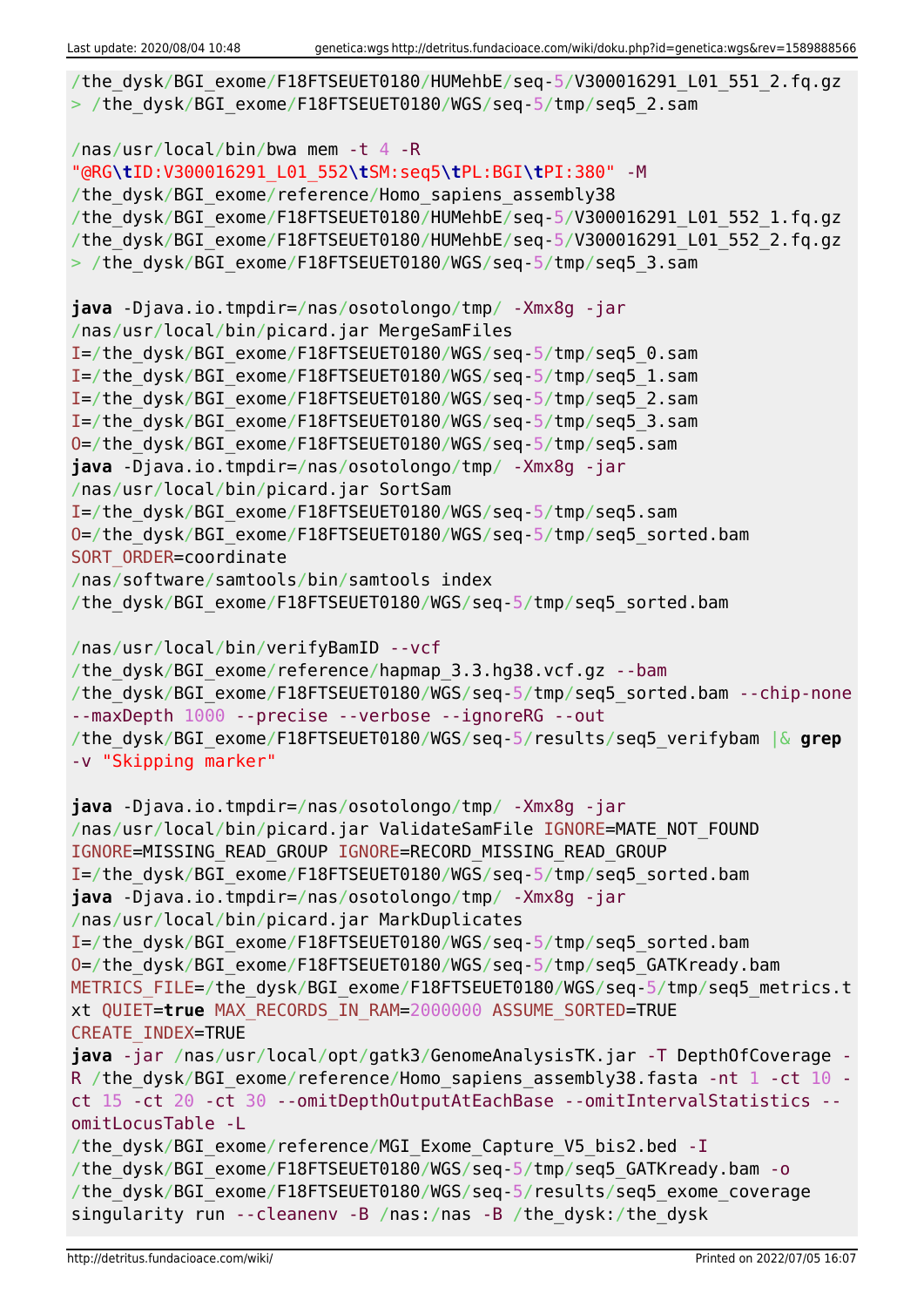/usr/local/bin/gatk4.simg gatk --java-options "- DGATK STACKTRACE ON USER EXCEPTION=true -Xmx16G" BaseRecalibrator -I /the\_dysk/BGI\_exome/F18FTSEUET0180/WGS/seq-5/tmp/seq5\_GATKready.bam -R /the\_dysk/BGI\_exome/reference/Homo\_sapiens\_assembly38.fasta --known-sites /the\_dysk/BGI\_exome/reference/Mills\_and\_1000G\_gold\_standard.indels.hg38.vcf. gz --known-sites /the dysk/BGI exome/reference/dbsnp 146.hg38.vcf.gz -known-sites /the\_dysk/BGI\_exome/reference/1000G\_phase1.snps.high\_confidence.hg38.vcf.gz -O /the dysk/BGI exome/F18FTSEUET0180/WGS/seq-5/tmp/seq5 recal data.table1 singularity run --cleanenv -B /nas:/nas -B /the\_dysk:/the\_dysk /usr/local/bin/gatk4.simg gatk --java-options "- DGATK\_STACKTRACE\_ON\_USER\_EXCEPTION=true -Xmx16G" ApplyBQSR -R /the dysk/BGI exome/reference/Homo sapiens assembly38.fasta -I /the\_dysk/BGI\_exome/F18FTSEUET0180/WGS/seq-5/tmp/seq5\_GATKready.bam -bqsrrecal-file /the\_dysk/BGI\_exome/F18FTSEUET0180/WGS/seq-5/tmp/seq5\_recal\_data.table1 -O /the dysk/BGI exome/F18FTSEUET0180/WGS/seq-5/results/seq5 recal.bam singularity run --cleanenv -B /nas:/nas -B /the\_dysk:/the\_dysk /usr/local/bin/gatk4.simg gatk --java-options "- DGATK STACKTRACE ON USER EXCEPTION=true -Xmx16G" AnalyzeCovariates -bqsr /the dysk/BGI exome/F18FTSEUET0180/WGS/seq-5/tmp/seq5\_recal\_data.table1 -plots /the dysk/BGI exome/F18FTSEUET0180/WGS/seq-5/results/seq5 AnalyzeCovariates. pdf singularity run --cleanenv -B /nas:/nas -B /the\_dysk:/the\_dysk /usr/local/bin/gatk4.simg gatk --java-options "- DGATK STACKTRACE ON USER EXCEPTION=true -Xmx16G" BaseRecalibrator -I /the dysk/BGI exome/F18FTSEUET0180/WGS/seq-5/results/seq5 recal.bam -R /the dysk/BGI exome/reference/Homo sapiens assembly38.fasta --known-sites /the\_dysk/BGI\_exome/reference/Mills\_and\_1000G\_gold\_standard.indels.hg38.vcf. gz --known-sites /the dysk/BGI exome/reference/dbsnp 146.hg38.vcf.gz -known-sites /the\_dysk/BGI\_exome/reference/1000G\_phase1.snps.high\_confidence.hg38.vcf.gz -O /the dysk/BGI exome/F18FTSEUET0180/WGS/seq-5/tmp/seq5\_recal\_data.table2 singularity run --cleanenv -B /nas:/nas -B /the\_dysk:/the\_dysk /usr/local/bin/gatk4.simg gatk --java-options "- DGATK STACKTRACE ON USER EXCEPTION=true -Xmx16G" AnalyzeCovariates -before /the dysk/BGI exome/F18FTSEUET0180/WGS/seq-5/tmp/seq5 recal data.table1 after /the\_dysk/BGI\_exome/F18FTSEUET0180/WGS/seq-5/tmp/seq5\_recal\_data.table2 plots /the\_dysk/BGI\_exome/F18FTSEUET0180/WGS/seq-5/results/seq5\_beforeafter-plots.pdf singularity run --cleanenv -B /nas:/nas -B /the\_dysk:/the\_dysk /usr/local/bin/gatk4.simg gatk --java-options "- DGATK STACKTRACE ON USER EXCEPTION=true -Xmx16G" HaplotypeCaller -R /the dysk/BGI exome/reference/Homo sapiens assembly38.fasta -I /the dysk/BGI exome/F18FTSEUET0180/WGS/seq-5/results/seq5 recal.bam -ERC GVCF --dbsnp /the\_dysk/BGI\_exome/reference/dbsnp\_146.hg38.vcf.gz -O /the\_dysk/BGI\_exome/F18FTSEUET0180/WGS/seq-5/results/seq5\_raw.snps.indels.g. vcf.gz singularity run --cleanenv -B /nas:/nas -B /the\_dysk:/the\_dysk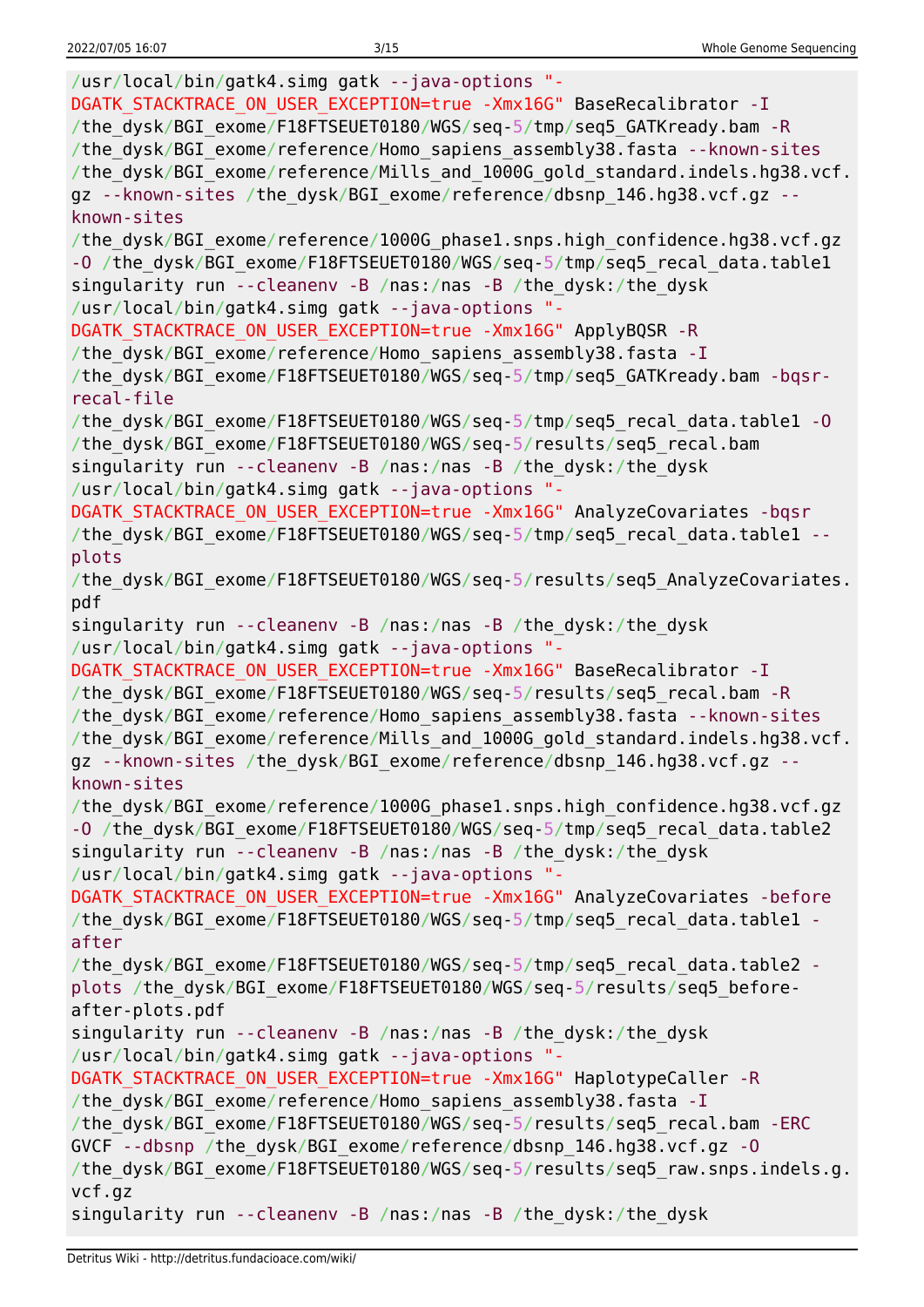```
/usr/local/bin/gatk4.simg gatk --java-options "-
DGATK STACKTRACE ON USER EXCEPTION=true -Xmx16G -XX:+UseConcMarkSweepGC"
VariantEval -R /the dysk/BGI exome/reference/Homo sapiens assembly38.fasta -
L /the dysk/BGI exome/reference/MGI Exome Capture V5 bis2.bed -D
/the_dysk/BGI_exome/reference/dbsnp_146.hg38.vcf.gz -O
/the dysk/BGI exome/F18FTSEUET0180/WGS/seq-5/results/seq5 eval.gatkreport --
eval
/the dysk/BGI exome/F18FTSEUET0180/WGS/seq-5/results/seq5 raw.snps.indels.g.
vcf.gz
```
Este pipeline se ha dividido en varios bloques que dependen unos de otros. Los 4 primeros son independientes y se pueden correr en paralelo. El numero 5 depende de la terminacion de los 4 primeros. Los bloques 6 y 7 dependen del numero 5 pero pueden correrse independientemente.

### **Paralelizacion**

El montaje correcto del pipeline permite la paralelizacioen del procediemiento dentro de cada secuenciacion, pero ademas, debe paralelizarse el procedimientp total. Es decir, cadda sujeto debe correr en paralelo a los demas. Para ello basta crear un sistema de dependencias como el que se muestra en la figura.

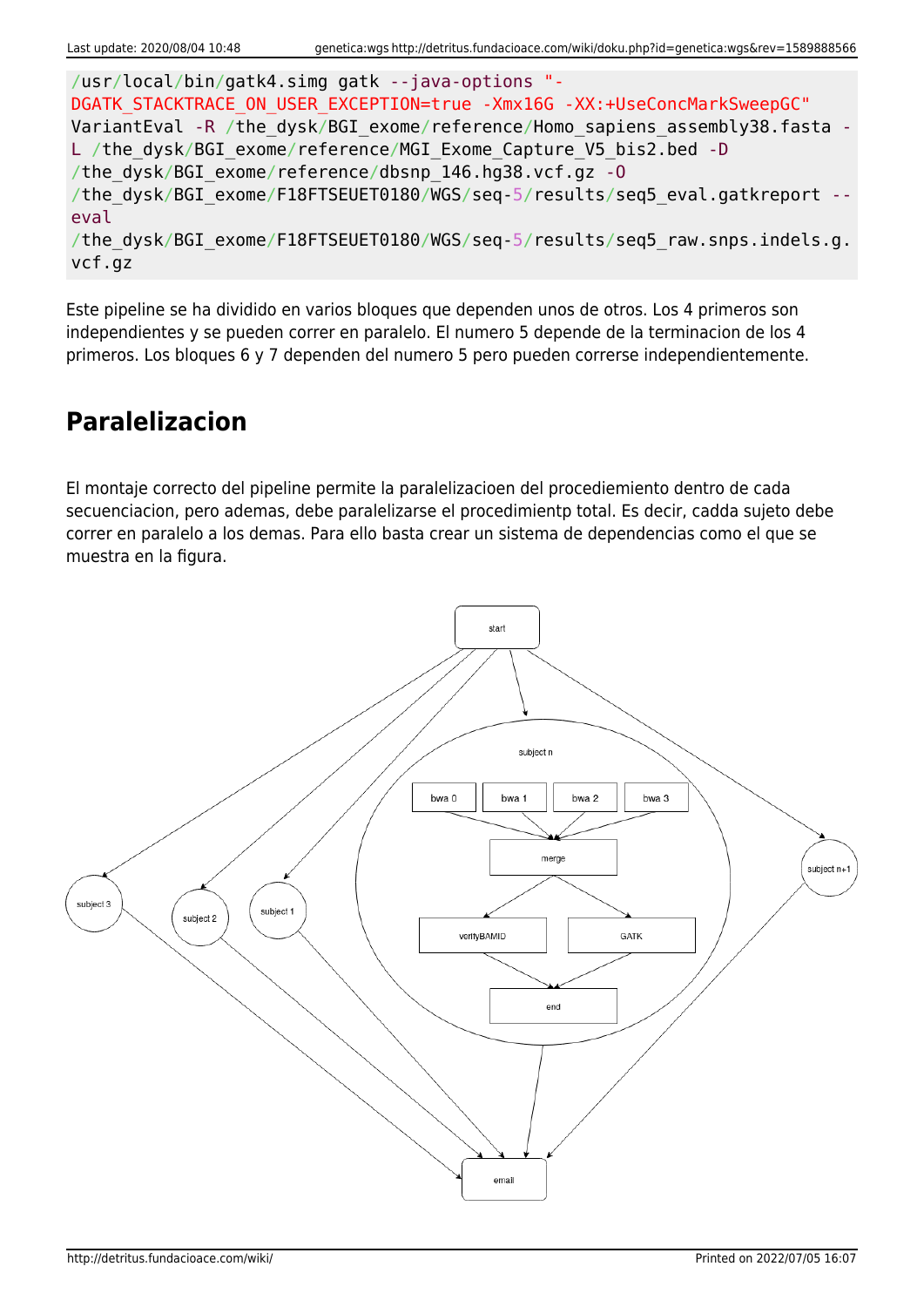Entonces, una vez definido el pipeline, la secuencia de ejecucion de cada trozo y el modo de paralelizacion seria sencillo definir el flujo de ejecucion si supieramos que archivos iniciales debe cargar cada ejecucion inicial (los bwa).

# **Parsing**

Lo primero que ddebemos saber es que el directorio de input esta compuesto por una lista de subdirectorios cada uno perteneciente a un sujeto distinto.

```
[osotolongo@detritus HUMehbE]$ pwd
/the_dysk/BGI_exome/F18FTSEUET0180/HUMehbE
[osotolongo@detritus HUMehbE]$ ls
BGI Data List F18FTSEUET0180 filled.pdf md5sum.check
seq-1 seq-11 seq-13 seq-15 seq-17 seq-19 seq-20 seq-22 seq-24
seq-26 seq-28 seq-4 seq-6 seq-8
BGI Sequencing Analysis Report F18FTSEUET0180 HUMehbE.pdf md5sum.txt
seq-10 seq-12 seq-14 seq-16 seq-18 seq-2 seq-21 seq-23 seq-25
seq-27 seq-3 seq-5 seq-7 seq-9
```
Para cada sujeto hay una lista de ocho archivos que deben parearse segun el nombre de archivo.

[osotolongo@detritus HUMehbE]\$ ls seq-5/ V300016291\_L01\_549\_1.fq.gz V300016291\_L01\_550\_1.fq.gz V300016291\_L01\_551\_1.fq.gz V300016291\_L01\_552\_1.fq.gz V300016291\_L01\_549\_2.fq.gz V300016291\_L01\_550\_2.fq.gz V300016291\_L01\_551\_2.fq.gz V300016291\_L01\_552\_2.fq.gz

En este ejemplo deben parearse,

- V300016291\_L01\_549\_1.fq.gz y V300016291\_L01\_549\_2.fq.gz
- V300016291 L01 550 1.fq.gz y V300016291 L01 550 2.fq.gz
- V300016291 L01 551 1.fq.gz y V300016291 L01 551 2.fq.gz
- V300016291\_L01\_552\_1.fq.gz y V300016291\_L01\_552\_2.fq.gz

asi que la estructura a seguir es bastante clara. No obstante a que los nombres de archivo varian entre sujetos, siguen la misma estructura.

```
[osotolongo@detritus HUMehbE]$ ls seq-10
V300016281_L01_553_1.fq.gz V300016281_L01_554_1.fq.gz
V300016281_L01_555_1.fq.gz V300016281_L01_556_1.fq.gz
V300016281_L01_553_2.fq.gz V300016281_L01_554_2.fq.gz
V300016281_L01_555_2.fq.gz V300016281_L01_556_2.fq.gz
```
Lo que voy hacer entonces es definir un hash donde se quarda la informacion relativa a cada sujeto (incluidos los patrones en los archivos originales) y a partir de ahi construir los scripts.

Veamos, primero leo el input dir

my  $\frac{1}{2}$  src\_dir = [shift;](http://perldoc.perl.org/functions/shift.html)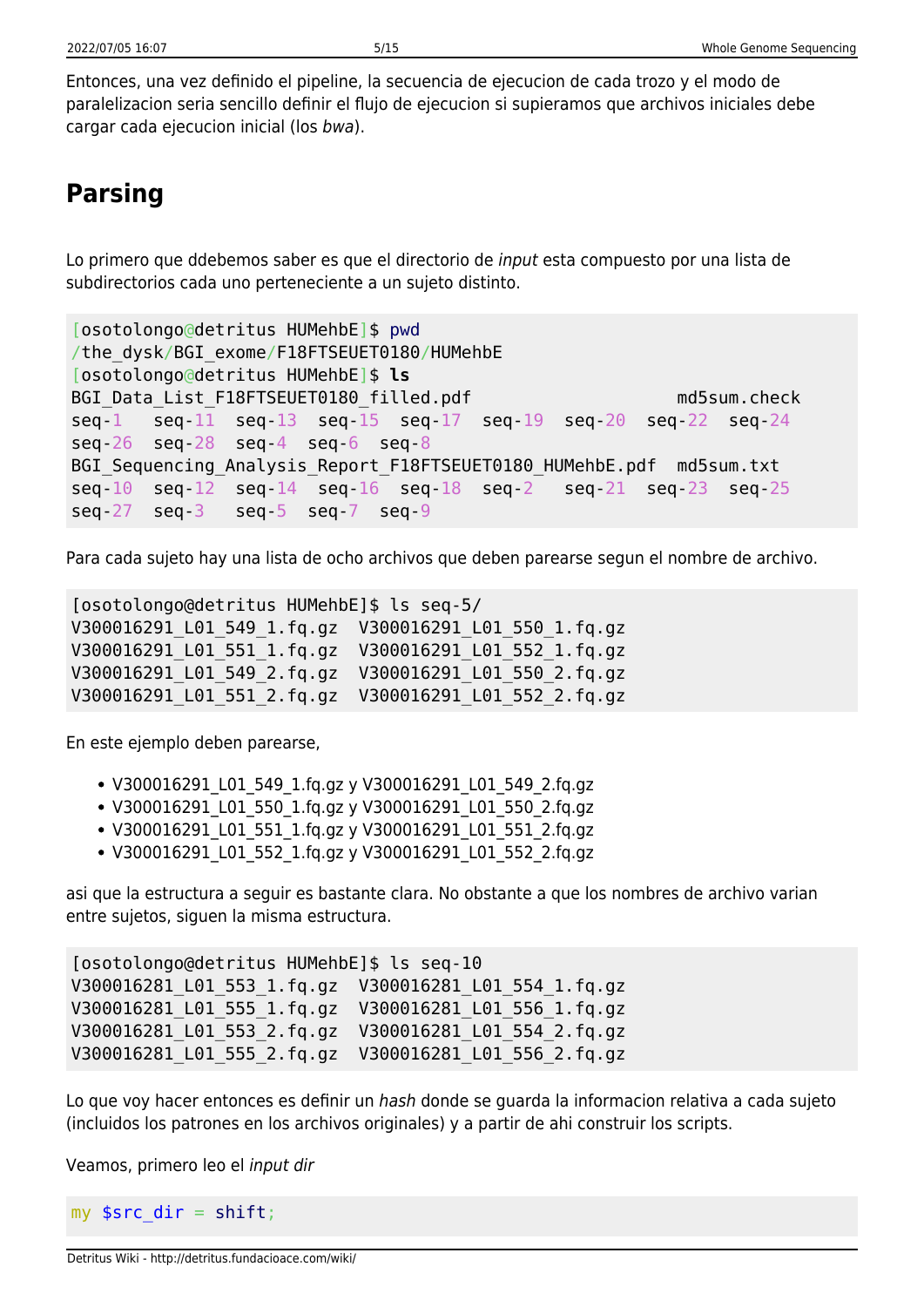```
ssrc dir =~ s/\/$//;
my $find_rule = File::Find::Rule->new;
my @ppaths = $find rule->maxdepth(1)->directory->in(%src dir);\alphagrep {!/$src dir$/} \alpha (appaths;
map { /.*\/(.*)?$/ => $ } @ppaths;
my %finfo;
my %lpaths;
```
luego, en dependencia de las opciones puedo reducir la lista o no,

```
if($cfile && -e $cfile && -f $cfile){
           my Qcuts = read file scfile;
            chomp @cuts;
            foreach my $cut (@cuts){
                        if(grep {/$cut/} %ltpaths){
                                  $lpaths{math;
and the state of the state of the state of the state of the state of the state of the state of the state of the
 }
}else{
           \lambdalpaths = \lambdaltpaths;
}
```
y ahora lleno el hash de datos,

```
foreach my $pollo (sort keys %lpaths){
           opendir PD, $lpaths{$pollo} or next;
          my grep { |}/^{\wedge}\. /readdir PD;
           #$finfo{$pollo}{'name'} = $pollo;
          $finfo{$pollo}{'vab} = $lpaths{$pollo}$; foreach my $fq (@fqs) {
                    $ = $fg;my \text{Gids} = \text{V}(\dagger^*) \left( \frac{d^*?}{d^*?} \right) \left( \frac{d^*?}{d^*?} \right) \cdot \text{d}\cdot\text{fq}\cdot\text{qz}\right);$finfo{}$pollo{}' (fq name' } = 'V'.$ids[0].' L'.$ids[1];
                     push @{ $finfo{$pollo}{'fq_list'} }, $ids[2];
 }
}
```
#### **Programatic tree**

[Ya casi esta, ahora por cada sujeto guardado pueden definirse los primeros 4 procesos,](#page--1-0)

```
for (my $i=0; $i<4; $i++}{
        my $fqid = $finfo{$pollo}{'rq list'}[2*$i]; my $orderfile = $outdir.'/bwa_'.$pollo.'_'.$i.'.sh';
         open ORD, ">$orderfile" or die "Couldnt create file";
         print ORD '#!/bin/bash'."\n";
         print ORD '#SBATCH -J sam_'.$pollo."\n";
         print ORD '#SBATCH --time=24:0:0'."\n";
```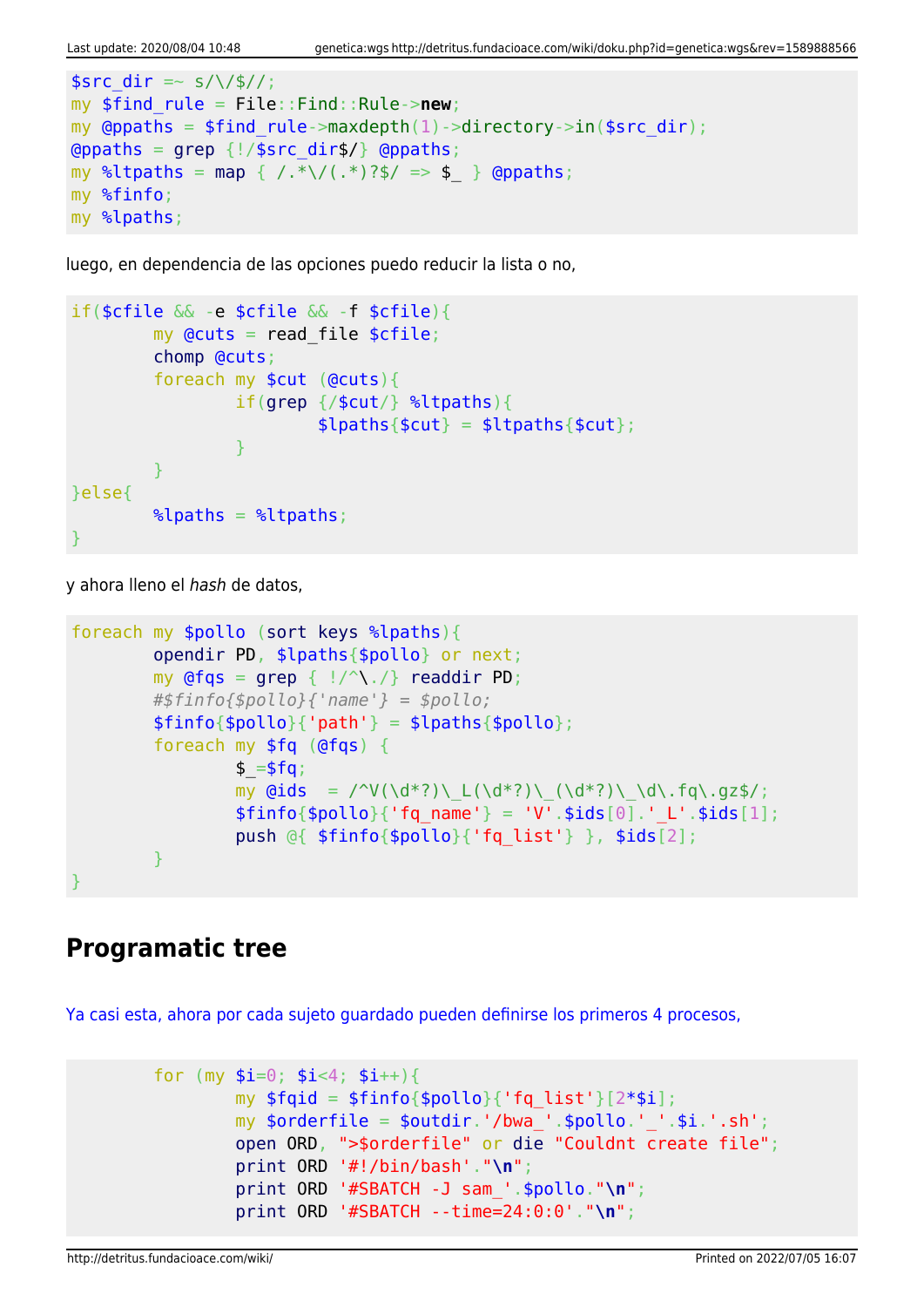```
 print ORD '#SBATCH -o '.$outdir.'/bwa_'.$pollo.'-%j'."\n";
                 print ORD '#SBATCH -c 8'."\n";
                 print ORD '#SBATCH --mem-per-cpu=4G'."\n";
                 print ORD '#SBATCH -p fast'."\n";
                 print ORD '#SBATCH --mail-
type=FAIL,TIME_LIMIT,STAGE_OUT'."\n"; #no quieres que te mande email de todo
                 print ORD '#SBATCH --mail-user='."$ENV{'USER'}\n";
                 print ORD $bwa.' mem -t 4 -R
"@RG\tID:'.$finfo{$pollo}{'fq_name'}.'_'.$fqid.'\tSM:'.$pname.'\tPL:BGI\tPI:
380" -M '.$ref_dir.'/Homo_sapiens_assembly38
'.$finfo{$pollo}{'path'}.'/'.$finfo{$pollo}{'fq_name'}.'_'.$fqid.'_1.fq.qz
'.$finfo{$pollo}{'path'}.'/'.$finfo{$pollo}{'fq_name'}.'_'.$fqid.'_2.fq.gz >
'.$tmpdir.'/'.$pname.' '.$i.'.sam';
                 print ORD "\n";
                 close ORD;
                $gsconv = 'I='. $tmodir.'/'.$pname.''.§i.'.sam '; system("sbatch $orderfile");
 }
```
[El numero 5 se hace que dependa de estos 4,](#page--1-0)

```
my \text{sortederfile} = \text{south}.'/merge '.\text{spollo}.'.sh';
         open ORD, ">$orderfile";
         print ORD '#!/bin/bash'."\n";
         print ORD '#SBATCH -J sam_'.$pollo."\n";
         print ORD '#SBATCH -p fast'."\n";
         print ORD '#SBATCH -o '.$outdir.'/merge_'.$pollo.'-%j'."\n";
         print ORD '#SBATCH -c 8'."\n";
         print ORD '#SBATCH --mem-per-cpu=4G'."\n";
         print ORD '#SBATCH -p fast'."\n";
         print ORD '#SBATCH --mail-type=FAIL,TIME_LIMIT,STAGE_OUT'."\n"; #no
quieres que te mande email de todo
         print ORD '#SBATCH --mail-user='."$ENV{'USER'}\n";
        print ORD $picard.' MergeSamFiles '.$gsconv.'
O='.$tmpdir.'/'.$pname.'.sam'."\n";
         print ORD $picard.' SortSam I='.$tmpdir.'/'.$pname.'.sam
O='.$tmpdir.'/'.$pname.'_sorted.bam SORT_ORDER=coordinate'."\n";
        print ORD $samtools.' index '.$tmpdir.'/'.$pname.' sorted.bam'."\n";
         close ORD;
         my $order = 'sbatch --dependency=singleton '.$orderfile;
        my \text{$\mathfrak{su}$jobid = '$order';}split ' ', $ujobid )[-1 ];
```
[El 6 y el 7 dependen del 5,](#page--1-0)

```
$orderfile = $outdir.'/verify'.spollo.'.sh'; open ORD, ">$orderfile";
 print ORD '#!/bin/bash'."\n";
```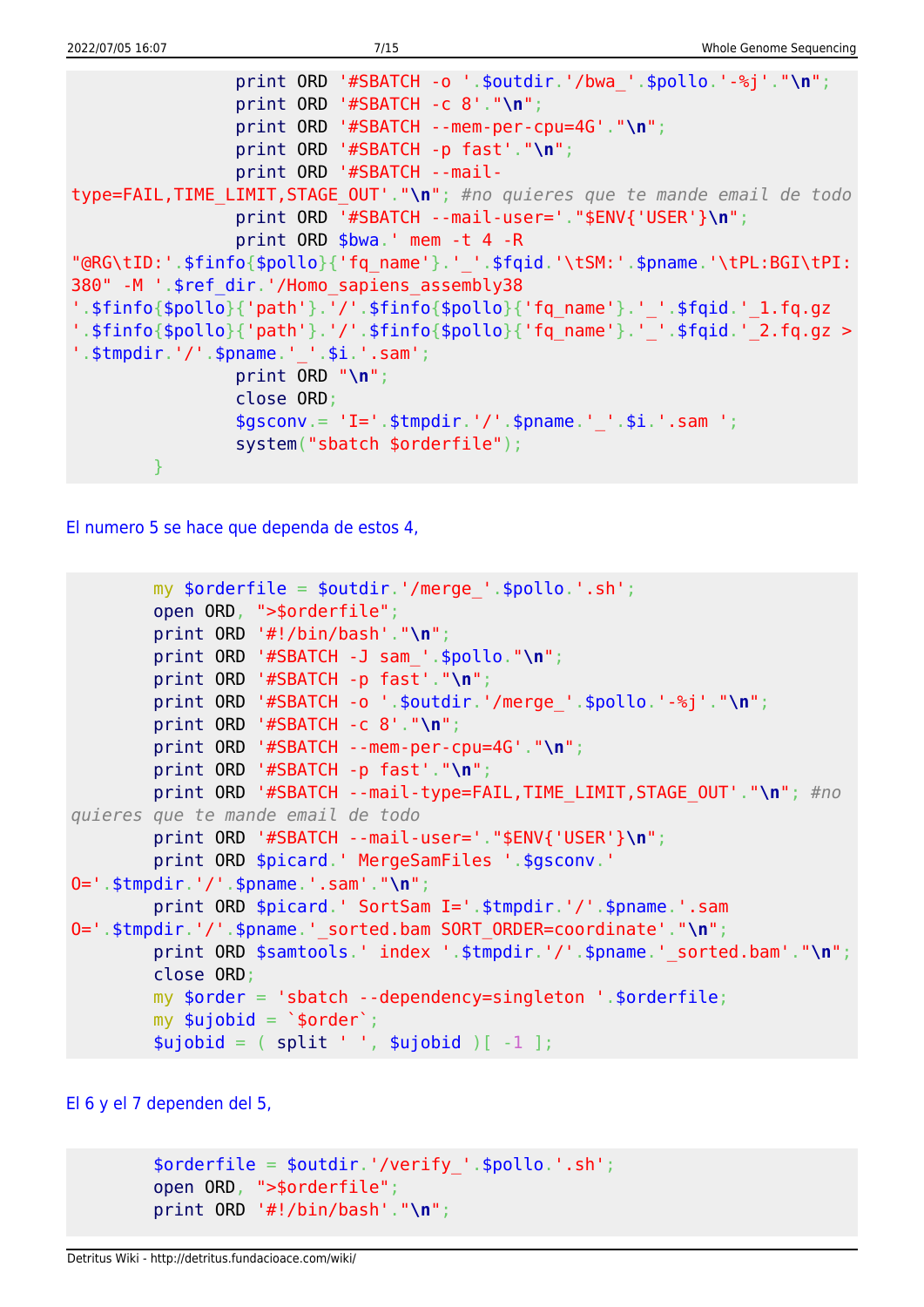```
 print ORD '#SBATCH -J verify_'.$pollo."\n";
         print ORD '#SBATCH -p fast'."\n";
         print ORD '#SBATCH -o '.$outdir.'/verify_'.$pollo.'-%j'."\n";
         print ORD '#SBATCH -c 4'."\n";
         print ORD '#SBATCH --mem-per-cpu=4G'."\n";
         print ORD '#SBATCH -p fast'."\n";
         print ORD '#SBATCH --mail-type=FAIL,TIME_LIMIT,STAGE_OUT'."\n"; #no
quieres que te mande email de todo
         print ORD '#SBATCH --mail-user='."$ENV{'USER'}\n";
        print ORD $verifybamib. ' --vcf '.$ref dir.'/hapmap 3.3.hg38.vcf.gz
--bam '.$tmpdir.'/'.$pname.'_sorted.bam --chip-none --maxDepth 1000 --
precise --verbose --ignoreRG --out '.$resdir.'/'.$pname.'_verifybam |& grep
-v "Skipping marker"'."\n";
         close ORD;
         $order = 'sbatch --dependency=afterok:'.$ujobid.' '.$orderfile;
        my $jobid = '$order';split ' ', $jobid )[-1 ]; push @jobids, $jobid;
         $orderfile = $outdir.'/validate_'.$pollo.'.sh';
         open ORD, ">$orderfile";
         print ORD '#!/bin/bash'."\n";
        print ORD '#SBATCH -J validate '.$pollo."\n";
         print ORD '#SBATCH -p fast'."\n";
         print ORD '#SBATCH -o '.$outdir.'/validate_'.$pollo.'-%j'."\n";
         print ORD '#SBATCH -c 12'."\n";
         print ORD '#SBATCH --mem-per-cpu=4G'."\n";
         print ORD '#SBATCH -p fast'."\n";
        print ORD '#SBATCH --mail-type=FAIL, TIME LIMIT, STAGE_OUT'."\n"; #no
quieres que te mande email de todo
        print ORD '#SBATCH --mail-user='."$ENV{'USER'}\n";
        print ORD $picard.' ValidateSamFile IGNORE=MATE NOT FOUND
IGNORE=MISSING_READ_GROUP IGNORE=RECORD_MISSING_READ_GROUP
I=' .$tmpdir.'/'.$pname.' sorted.bam'."\n" print ORD $picard.' MarkDuplicates
I='.$tmpdir.'/'.$pname.' sorted.bam 0='.$tmpdir.'/'.$pname.' GATKready.bam
METRICS FILE='.$resdir.'/'.$pname.' metrics.txt QUIET=true
MAX RECORDS IN RAM=2000000 ASSUME SORTED=TRUE CREATE INDEX=TRUE'."\n";
         print ORD $gatk3.' -T DepthOfCoverage -R
'.$ref dir.'/Homo sapiens_assembly38.fasta -nt 1 -ct 10 -ct 15 -ct 20 -ct 30
--omitDepthOutputAtEachBase --omitIntervalStatistics --omitLocusTable -L
'.$ref dir.'/MGI Exome Capture V5 bis2.bed -I
'.$tmpdir.'/'.$pname.'_GATKready.bam -o
'.$resdir.'/'.$pname.' exome coverage'."\n";
         print ORD $gatk4.' BaseRecalibrator -I
'.$tmpdir.'/'.$pname.' GATKready.bam -R
'.$ref dir.'/Homo sapiens assembly38.fasta --known-sites
'.$ref dir.'/Mills and 1000G gold standard.indels.hg38.vcf.gz --known-sites
'.$ref_dir.'/dbsnp_146.hg38.vcf.gz --known-sites
'.$ref_dir.'/1000G_phase1.snps.high_confidence.hg38.vcf.gz -O
'.$resdir.'/'.$pname.' recal data.table1'."\n";
```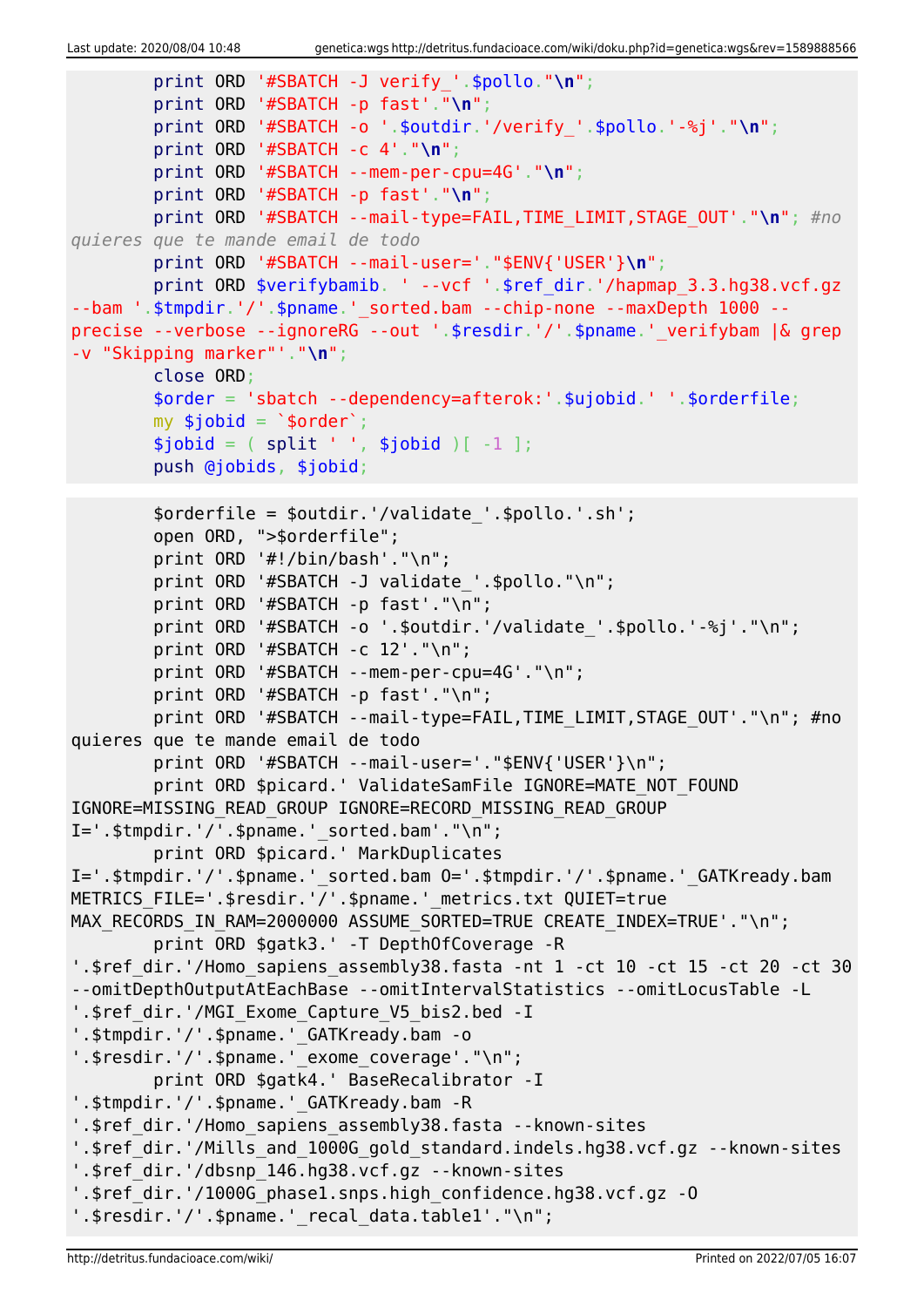```
 print ORD $gatk4.' ApplyBQSR -R
'.$ref dir.'/Homo sapiens assembly38.fasta -I
'.$tmpdir.'/'.$pname.' GATKready.bam -bqsr-recal-file
'.$resdir.'/'.$pname.' recal data.table1 -0
'.$resdir.'/'.$pname.'_recal.bam'."\n";
         print ORD $gatk4.' AnalyzeCovariates -bqsr
'.$resdir.'/'.$pname.'_recal_data.table1 --plots
'.$resdir.'/'.$pname.' AnalyzeCovariates.pdf'."\n";
         print ORD $gatk4.' BaseRecalibrator -I
'.$resdir.'/'.$pname.' recal.bam -R
'.$ref dir.'/Homo sapiens assembly38.fasta --known-sites
'.$ref dir.'/Mills and 1000G gold standard.indels.hg38.vcf.gz --known-sites
'.$ref_dir.'/dbsnp_146.hg38.vcf.gz --known-sites
'.$ref_dir.'/1000G_phase1.snps.high_confidence.hg38.vcf.gz -O
'.$resdir.'/'.$pname.' recal data.table2'."\n";
         print ORD $gatk4.' AnalyzeCovariates -before
'.$resdir.'/'.$pname.'_recal_data.table1 -after
'.$resdir.'/'.$pname.' recal data.table2 -plots
'.$resdir.'/'.$pname.' before-after-plots.pdf'."\n";
         print ORD $gatk4.' HaplotypeCaller -R
'.$ref dir.'/Homo sapiens assembly38.fasta -I
'.$resdir.'/'.$pname.'_recal.bam -ERC GVCF --dbsnp
'.$ref_dir.'/dbsnp_146.hg38.vcf.gz -O
'.$resdir.'/'.$pname.'_raw.snps.indels.g.vcf.gz'."\n";
         print ORD $gatk4_l.' VariantEval -R
'.$ref dir.'/Homo sapiens assembly38.fasta -L
'.$ref_dir.'/MGI_Exome_Capture_V5_bis2.bed -D
'.$ref_dir.'/dbsnp_146.hg38.vcf.gz -O '.$resdir.'/'.$pname.'_eval.gatkreport
--eval '.$resdir.'/'.$pname.' raw.snps.indels.g.vcf.gz'."\n";
         close ORD;
         $order = 'sbatch --dependency=afterok:'.$ujobid.' '.$orderfile;
        $jobid = 'sorder';$jobid = ( split ' ', $jobid )[-1 ]; push @jobids, $jobid;
```
[y por ultimo, hay un proceso que depende de que terminen todos los demas \(TODOS\) y lo que hace](#page--1-0) [es limpiar los archivos temporales y enviar un email de finalizacion,](#page--1-0)

```
my $orderfile = $outdir.'/wqs end.sh';
open ORD, ">$orderfile";
print ORD '#!/bin/bash'."\n";
print ORD '#SBATCH -J wgs_end'."\n";
print ORD '#SBATCH --mail-type=END'."\n"; #email cuando termine o falle
print ORD '#SBATCH --mail-user='."$ENV{'USER'}\n";
print ORD '#SBATCH -o '.$outdir.'/wgs_end-%j'."\n";
unless ($debug){
         print ORD "rm -rf $w_dir/*/tmp\n";
}else{
         print ORD ":\n";
}
```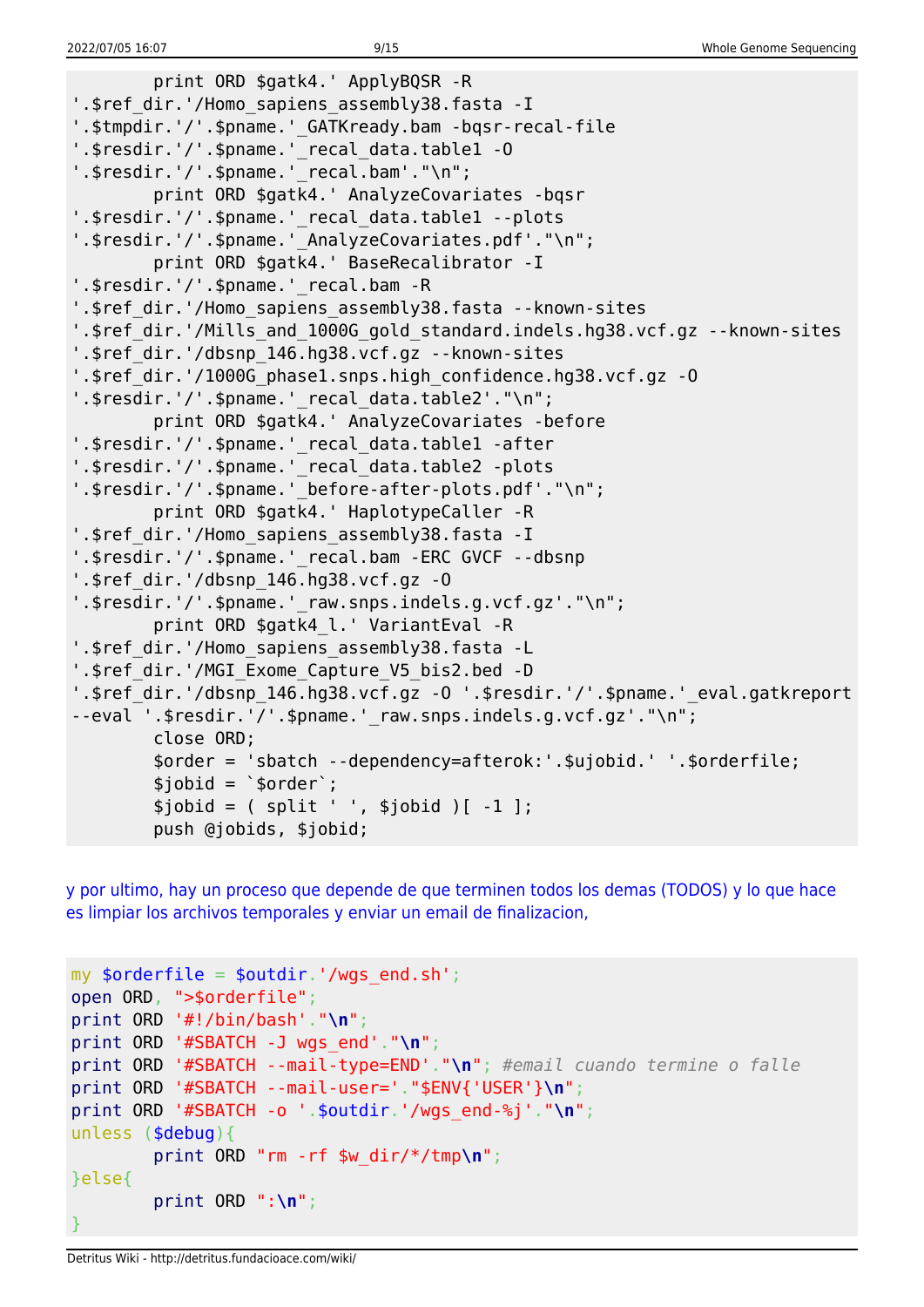```
close ORD:
my $sjobs = join(',',@jobids);
my $order = 'sbatch --depend=afterok:'.$sjobs.' '.$orderfile;
print "$order\n";
exec(<code>border)</code>;
```
La magia completa agui, en menos de 200 lineas

#### wgs.pl

```
#!/usr/bin/perl
# Copyright 2020 O. Sotolongo <asqwerty@gmail.com>
## This program is free software; you can redistribute it and/or modify
# it under the terms of the GNU General Public License as published by
# the Free Software Foundation; either version 2 of the License, or
# (at your option) any later version.
## This program is distributed in the hope that it will be useful,
# but WITHOUT ANY WARRANTY; without even the implied warranty of
# MERCHANTABILITY or FITNESS FOR A PARTICULAR PURPOSE. See the
# GNU General Public License for more details.
use strict; use warnings;
use File:: Find:: Rule;
use File::Slurp qw(read file);use Data::Dump qw(dump);
################### rellenar los paths sistema ###################
mv $ref dir = '/the dvsk/BGI exome/reference':
my $bwa ='/nas/usr/local/bin/bwa';
#my $picard = 'java -jar /nas/usr/local/bin/picard.jar';
my $picard = 'java -Djava.io.tmpdir=/nas/'.$ENV{'USER'}.'/tmp/ -Xmx8q -
jar /nas/usr/local/bin/picard.jar';
my $samtools = '/nas/software/samtools/bin/samtools';
my $verifybamib = '/nas/usr/local/bin/verifyBamID';
my $gatk3 = 'java -jar /nas/usr/local/opt/gatk3/GenomeAnalysisTK.jar';#my $gatk4 = '/nas/usr/local/opt/gatk4/gatk --java-options "-
DGATK STACKTRACE ON USER EXCEPTION=true -Xmx16G"';
\#my $gatk4 l = '/nas/usr/local/opt/gatk4/gatk --java-options "-
DGATK STACKTRACE ON USER EXCEPTION=true -Xmx16G -Xmx16G -
XX:+UseConcMarkSweepGC"';
my $gatk4 = 'singularity run --cleanenv -B /nas:/nas -B/the dysk:/the dysk /usr/local/bin/gatk4.simg gatk --java-options "-
DGATK STACKTRACE ON USER EXCEPTION=true -Xmx16G"';
my $gatk4 \, l = 'singularity run --cleanenv -B /nas:/nas -B
```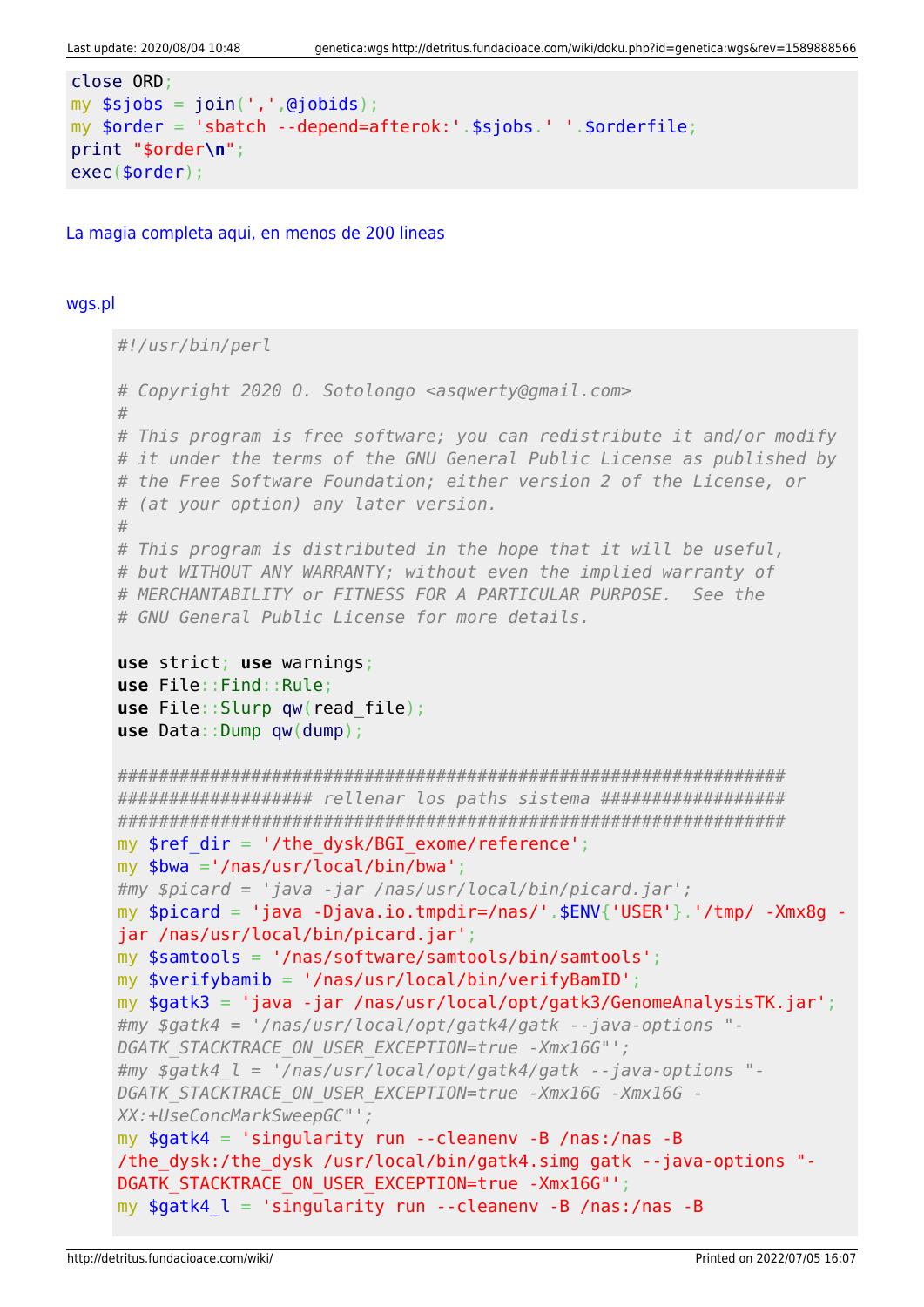```
/the dysk:/the dysk /usr/local/bin/gatk4.simg gatk --java-options "-
DGATK STACKTRACE ON USER EXCEPTION=true -Xmx16G -
XX:+UseConcMarkSweepGC"';
my $cfile;
my $outdatadir;
my $debug = 0;\phiARGV = (" - h") unless \phiARGV;
while (@ARGV and $ARGV[0] =~ \wedge -/) {
    $ = shift;last if / --$/;
    if (\wedge-cut/) { \text{$\mathsf{f}(\mathsf{f})$} \text{$\mathsf{f}(\mathsf{f})$} = shift; chomp(\text{$\mathsf{f}(\mathsf{f})$}); }
    if (\wedge \neg \circ \wedge) { $outdatadir = shift; }
    if (\frac{9}{9}) { $debug = 1; }
my $src dir = shift;
$src dir = \sim s/\/$//;
my $find rule = File::Find::Rule->new;my @ppaths = $find rule->maxdepth(1)->directory->in($src dir);
\Thetappaths = grep {!/$src_dir$/} \Thetappaths;
my %ltpaths = map { /.*\/(.*)?$/ => $ } @ppaths;
my %finfo;
my %lpaths;
if(\frac{2}{3}cfile \& -e \frac{2}{3}cfile \& -f \frac{2}{3}cfile)my Qcuts = read file $cfile;chomp @cuts;
        foreach my $cut (@cuts){
                if(qrep / $cut/} %ltpaths){
                        \{[paths{$cut} = $ltpaths{$cut};
                \mathcal{E}}else{
        \lambdalpaths = \lambdaltpaths;
<sup>}</sup>
# Creo el entorno de ejecucion
my $tmp \; shift = '/nas/'.$ENV{''USER'}'.'/tmp/';mkdir $tmp shit;
my $wdir;
if(<b>soundatadir</b>)mkdir $outdatadir;
        $width = 5outdatadir;}else{
        $width = $ENV{'}}' PWD'};my $outdir = $wdir.'/slurm';
mkdir $outdir:
#Recopilo la informacion de los archivos de entrada
```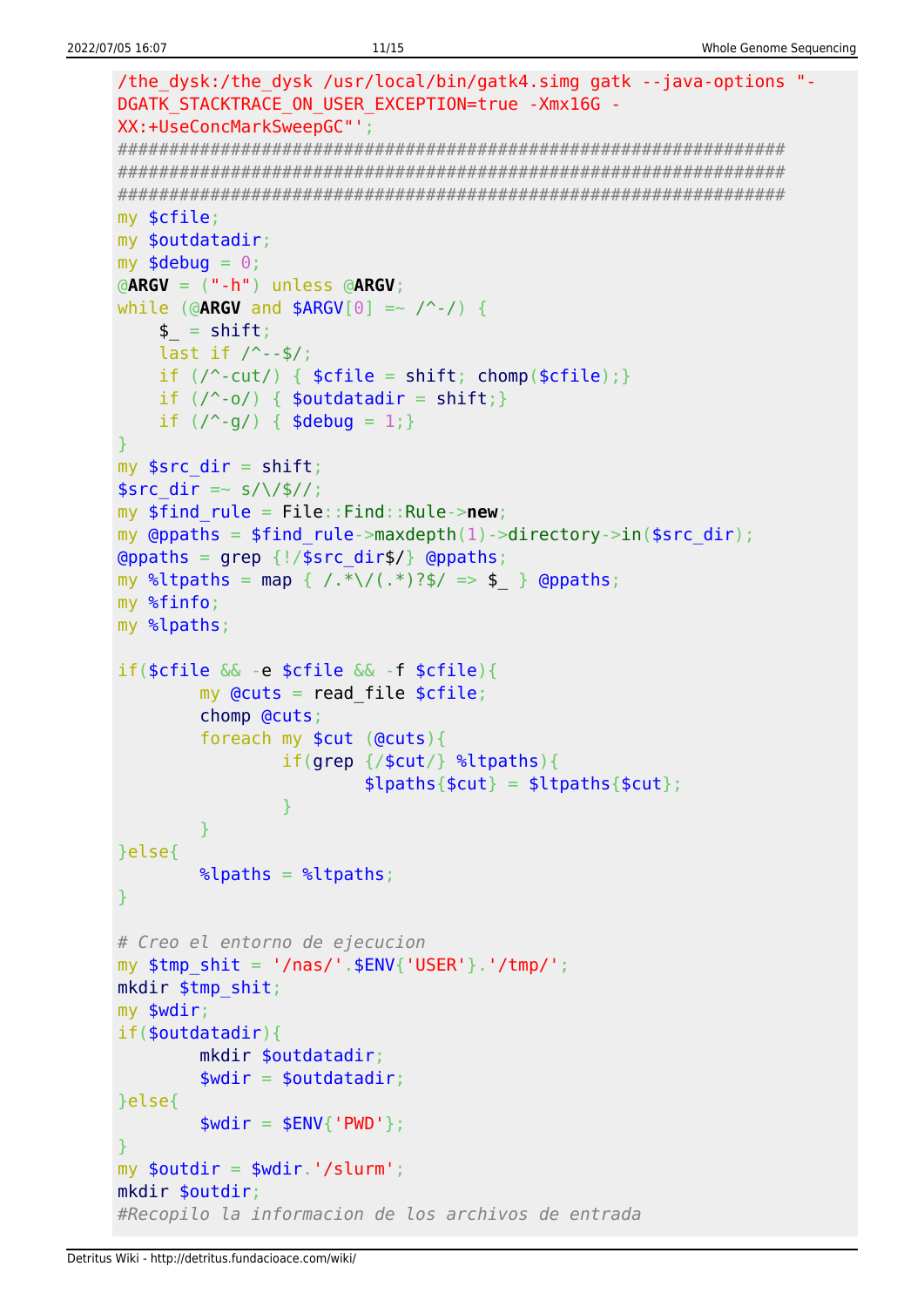```
foreach my $pollo (sort keys %lpaths){
          opendir PD, $lpaths{$pollo} or next;
         my @fqs = qrep { |}/^{\wedge}readdir PD;
          #$finfo{$pollo}{'name'} = $pollo;
         $finfo{$pollo}{'parh'} = $lpaths{$pollo}; foreach my $fq (@fqs) {
                  $ = $fg;my \ddot{\text{Gids}} = \frac{\text{V}(\ddot{\text{d}}^*)\left(\frac{d^*}{\text{d}}\right)\left(\frac{d^*}{\text{d}}\right)\left(\frac{d^*}{\text{d}}\right)}{\text{d}^*}$finfo{$pollo}{'rq name'} = 'V'.$ids[0].' L'.$ids[1]; push @{ $finfo{$pollo}{'fq_list'} }, $ids[2];
 }
}
#Creo y ejecuto los procesos
my @jobids;
foreach my $pollo (sort keys %finfo){
         mv $udir = $wdir.'/'.$pollo:
          mkdir $udir;
         my $tmpdir = $udir.'/tmp'; mkdir $tmpdir;
         my $resdir = $udir.'/results';
          mkdir $resdir;
        my $gsconv = " ";
          my @ujobids;
         (my $pname = $pollo) =~ s/-//g;
         for (my $i=0; $i<4; $i++){}my $fqid = $finfo{$pollo}{'fg list'}[2*$i];my \text{porderfile} = \text{poutdir.}'/\text{bwa}. \text{pollo.}''.'.\text{si.}'.s\text{h'};
                  open ORD, ">$orderfile" or die "Couldnt create file";
                  print ORD '#!/bin/bash'."\n";
                  print ORD '#SBATCH -J sam_'.$pollo."\n";
                   print ORD '#SBATCH --time=24:0:0'."\n";
                  print ORD '#SBATCH -o '.$outdir.'/bwa_'.$pollo.'-
%j'."\n";
                  print ORD '#SBATCH -c 8'."\n";
                  print ORD '#SBATCH --mem-per-cpu=4G'."\n";
                  print ORD '#SBATCH -p fast'."\n";
                  print ORD '#SBATCH --mail-
type=FAIL,TIME_LIMIT,STAGE_OUT'."\n"; #no quieres que te mande email de
todo
                  print ORD '#SBATCH --mail-user='."$ENV{'USER'}\n";
                  print ORD $bwa.' mem -t 4 -R
"@RG\tID:'.$finfo{$pollo}{'fq_name'}.'_'.$fqid.'\tSM:'.$pname.'\tPL:BGI
\tPI:380" -M '.$ref_dir.'/Homo_sapiens_assembly38
'.$finfo{$pollo}{'path'}.'/'.$finfo{$pollo}{'fq_name'}.'_'.$fqid.'_1.fq
.gz
'.$finfo{$pollo}{'path'}.'/'.$finfo{$pollo}{'fq_name'}.'_'.$fqid.'_2.fq
.gz > '.$tmpdir.'/'.$pname.'_'.$i.'.sam';
                  print ORD "\n";
                   close ORD;
                  $gsconv = 'I='. $tmodir.'/'.$pname.''.§i.'.sam '; system("sbatch $orderfile");
```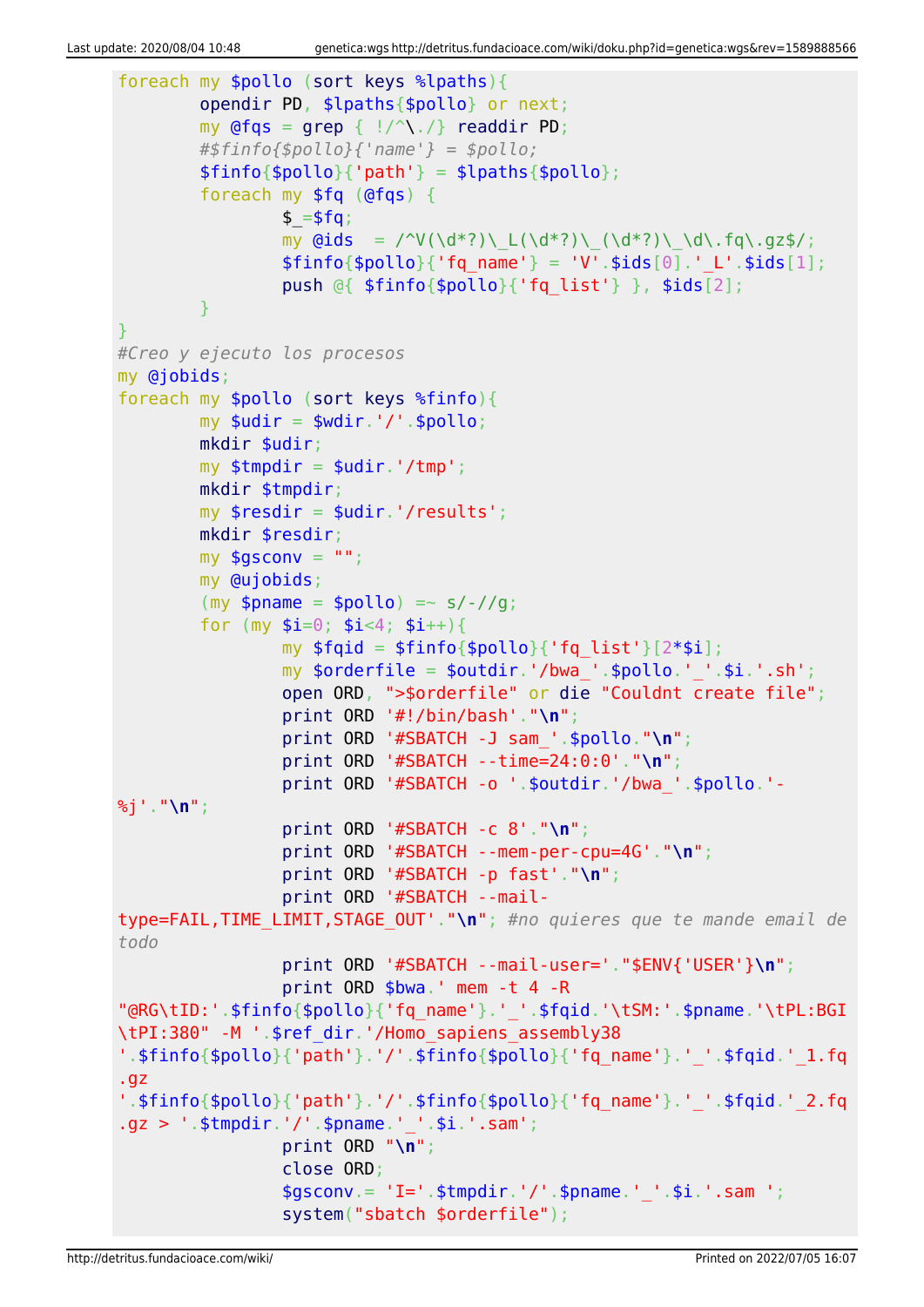```
 }
         my $orderfile = $outdir.'/merge_'.$pollo.'.sh';
         open ORD, ">$orderfile";
         print ORD '#!/bin/bash'."\n";
         print ORD '#SBATCH -J sam_'.$pollo."\n";
         print ORD '#SBATCH -p fast'."\n";
         print ORD '#SBATCH -o '.$outdir.'/merge_'.$pollo.'-%j'."\n";
         print ORD '#SBATCH -c 8'."\n";
         print ORD '#SBATCH --mem-per-cpu=4G'."\n";
         print ORD '#SBATCH -p fast'."\n";
         print ORD '#SBATCH --mail-type=FAIL,TIME_LIMIT,STAGE_OUT'."\n";
#no quieres que te mande email de todo
         print ORD '#SBATCH --mail-user='."$ENV{'USER'}\n";
         print ORD $picard.' MergeSamFiles '.$gsconv.'
O='.$tmpdir.'/'.$pname.'.sam'."\n";
         print ORD $picard.' SortSam I='.$tmpdir.'/'.$pname.'.sam
O='.$tmpdir.'/'.$pname.'_sorted.bam SORT_ORDER=coordinate'."\n";
         print ORD $samtools.' index
'.$tmpdir.'/'.$pname.'_sorted.bam'."\n";
         close ORD;
         my $order = 'sbatch --dependency=singleton '.$orderfile;
        my $ujobid = `$order';split ' ', $ujobid )[-1 ]; $orderfile = $outdir.'/verify_'.$pollo.'.sh';
         open ORD, ">$orderfile";
         print ORD '#!/bin/bash'."\n";
         print ORD '#SBATCH -J verify_'.$pollo."\n";
         print ORD '#SBATCH -p fast'."\n";
         print ORD '#SBATCH -o '.$outdir.'/verify_'.$pollo.'-%j'."\n";
         print ORD '#SBATCH -c 4'."\n";
         print ORD '#SBATCH --mem-per-cpu=4G'."\n";
         print ORD '#SBATCH -p fast'."\n";
         print ORD '#SBATCH --mail-type=FAIL,TIME_LIMIT,STAGE_OUT'."\n";
#no quieres que te mande email de todo
         print ORD '#SBATCH --mail-user='."$ENV{'USER'}\n";
         print ORD $verifybamib. ' --vcf
'.$ref_dir.'/hapmap_3.3.hg38.vcf.gz --bam
'.$tmpdir.'/'.$pname.' sorted.bam --chip-none --maxDepth 1000 --precise
--verbose --ignoreRG --out '.$resdir.'/'.$pname.' verifybam |& grep -v
"Skipping marker"'."\n";
         close ORD;
         $order = 'sbatch --dependency=afterok:'.$ujobid.' '.$orderfile;
        my $jobid = `$order';split ' ', $jobid )[-1 ]; push @jobids, $jobid;
         $orderfile = $outdir.'/validate_'.$pollo.'.sh';
         open ORD, ">$orderfile";
         print ORD '#!/bin/bash'."\n";
         print ORD '#SBATCH -J validate_'.$pollo."\n";
         print ORD '#SBATCH -p fast'."\n";
```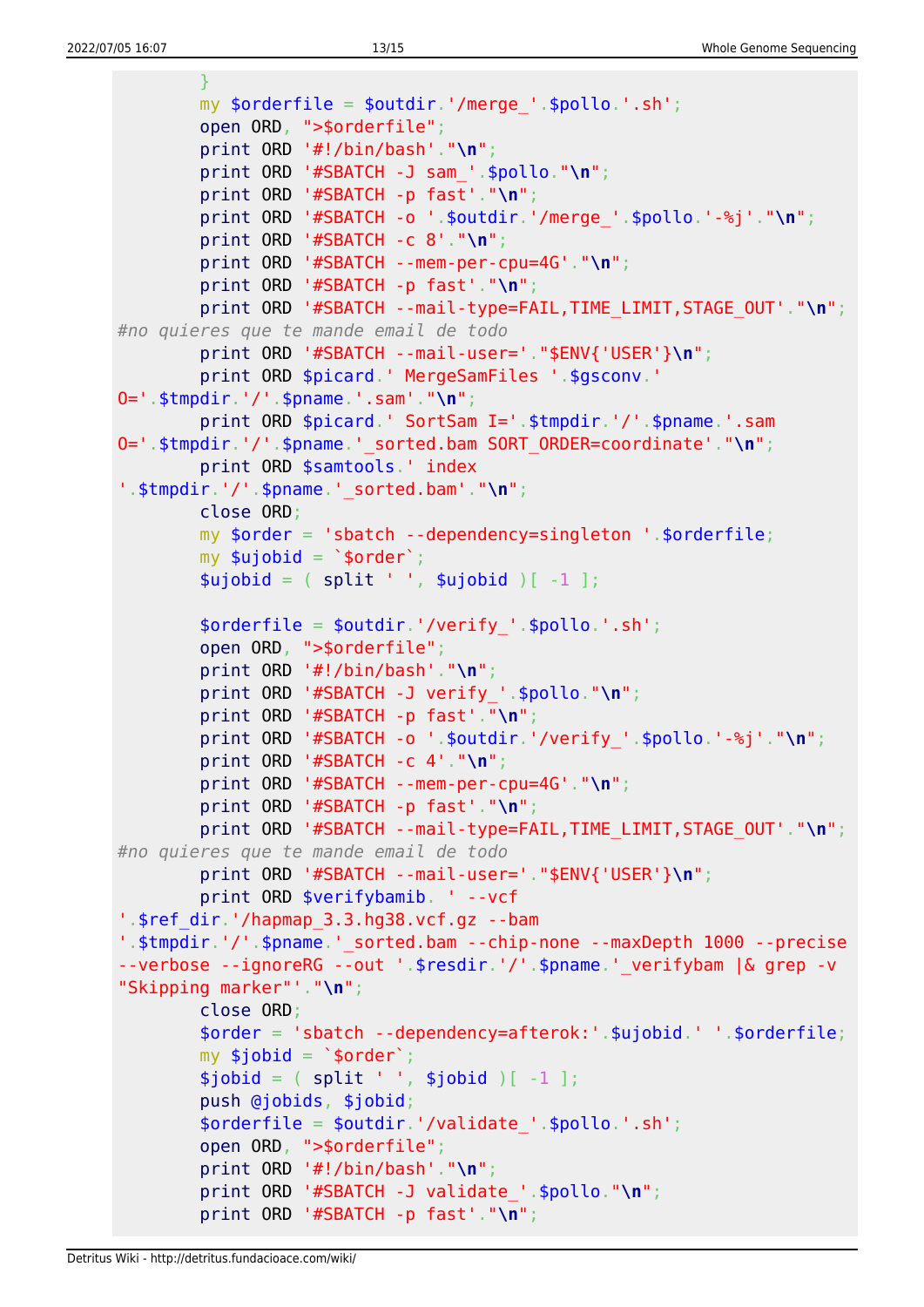```
 print ORD '#SBATCH -o '.$outdir.'/validate_'.$pollo.'-%j'."\n";
         print ORD '#SBATCH -c 12'."\n";
         print ORD '#SBATCH --mem-per-cpu=4G'."\n";
         print ORD '#SBATCH -p fast'."\n";
         print ORD '#SBATCH --mail-type=FAIL,TIME_LIMIT,STAGE_OUT'."\n";
#no quieres que te mande email de todo
         print ORD '#SBATCH --mail-user='."$ENV{'USER'}\n";
        print ORD $picard.' ValidateSamFile IGNORE=MATE NOT FOUND
IGNORE=MISSING_READ_GROUP IGNORE=RECORD_MISSING_READ_GROUP
I='.$tmpdir.'/'.$pname.'_sorted.bam'."\n";
         print ORD $picard.' MarkDuplicates
I='.$tmpdir.'/'.$pname.' sorted.bam
O='.$tmpdir.'/'.$pname.'_GATKready.bam
METRICS_FILE='.$resdir.'/'.$pname.'_metrics.txt QUIET=true
MAX RECORDS IN RAM=2000000 ASSUME SORTED=TRUE CREATE INDEX=TRUE'."\n";
         print ORD $gatk3.' -T DepthOfCoverage -R
'.$ref dir.'/Homo sapiens assembly38.fasta -nt 1 -ct 10 -ct 15 -ct 20 -
ct 30 --omitDepthOutputAtEachBase --omitIntervalStatistics --
omitLocusTable -L '.$ref_dir.'/MGI_Exome_Capture_V5_bis2.bed -I
'.$tmpdir.'/'.$pname.'_GATKready.bam -o
'.$resdir.'/'.$pname.'_exome_coverage'."\n";
         print ORD $gatk4.' BaseRecalibrator -I
'.$tmpdir.'/'.$pname.' GATKready.bam -R
'.$ref dir.'/Homo sapiens assembly38.fasta --known-sites
'.$ref_dir.'/Mills_and_1000G_gold_standard.indels.hg38.vcf.gz --known-
sites '.$ref_dir.'/dbsnp_146.hg38.vcf.gz --known-sites
'.$ref_dir.'/1000G_phase1.snps.high_confidence.hg38.vcf.gz -O
'.$resdir.'/'.$pname.'_recal_data.table1'."\n";
         print ORD $gatk4.' ApplyBQSR -R
'.$ref_dir.'/Homo_sapiens_assembly38.fasta -I
'.$tmpdir.'/'.$pname.'_GATKready.bam -bqsr-recal-file
'.$resdir.'/'.$pname.'_recal_data.table1 -O
'.$resdir.'/'.$pname.'_recal.bam'."\n";
         print ORD $gatk4.' AnalyzeCovariates -bqsr
'.$resdir.'/'.$pname.'_recal_data.table1 --plots
'.$resdir.'/'.$pname.'_AnalyzeCovariates.pdf'."\n";
         print ORD $gatk4.' BaseRecalibrator -I
'.$resdir.'/'.$pname.'_recal.bam -R
'.$ref_dir.'/Homo_sapiens_assembly38.fasta --known-sites
'.$ref_dir.'/Mills_and_1000G_gold_standard.indels.hg38.vcf.gz --known-
sites '.$ref_dir.'/dbsnp_146.hg38.vcf.gz --known-sites
'.$ref_dir.'/1000G_phase1.snps.high_confidence.hg38.vcf.gz -O
'.$resdir.'/'.$pname.'_recal_data.table2'."\n";
         print ORD $gatk4.' AnalyzeCovariates -before
'.$resdir.'/'.$pname.'_recal_data.table1 -after
'.$resdir.'/'.$pname.'_recal_data.table2 -plots
'.$resdir.'/'.$pname.'_before-after-plots.pdf'."\n";
         print ORD $gatk4.' HaplotypeCaller -R
'.$ref_dir.'/Homo_sapiens_assembly38.fasta -I
'.$resdir.'/'.$pname.'_recal.bam -ERC GVCF --dbsnp
'.$ref_dir.'/dbsnp_146.hg38.vcf.gz -O
```